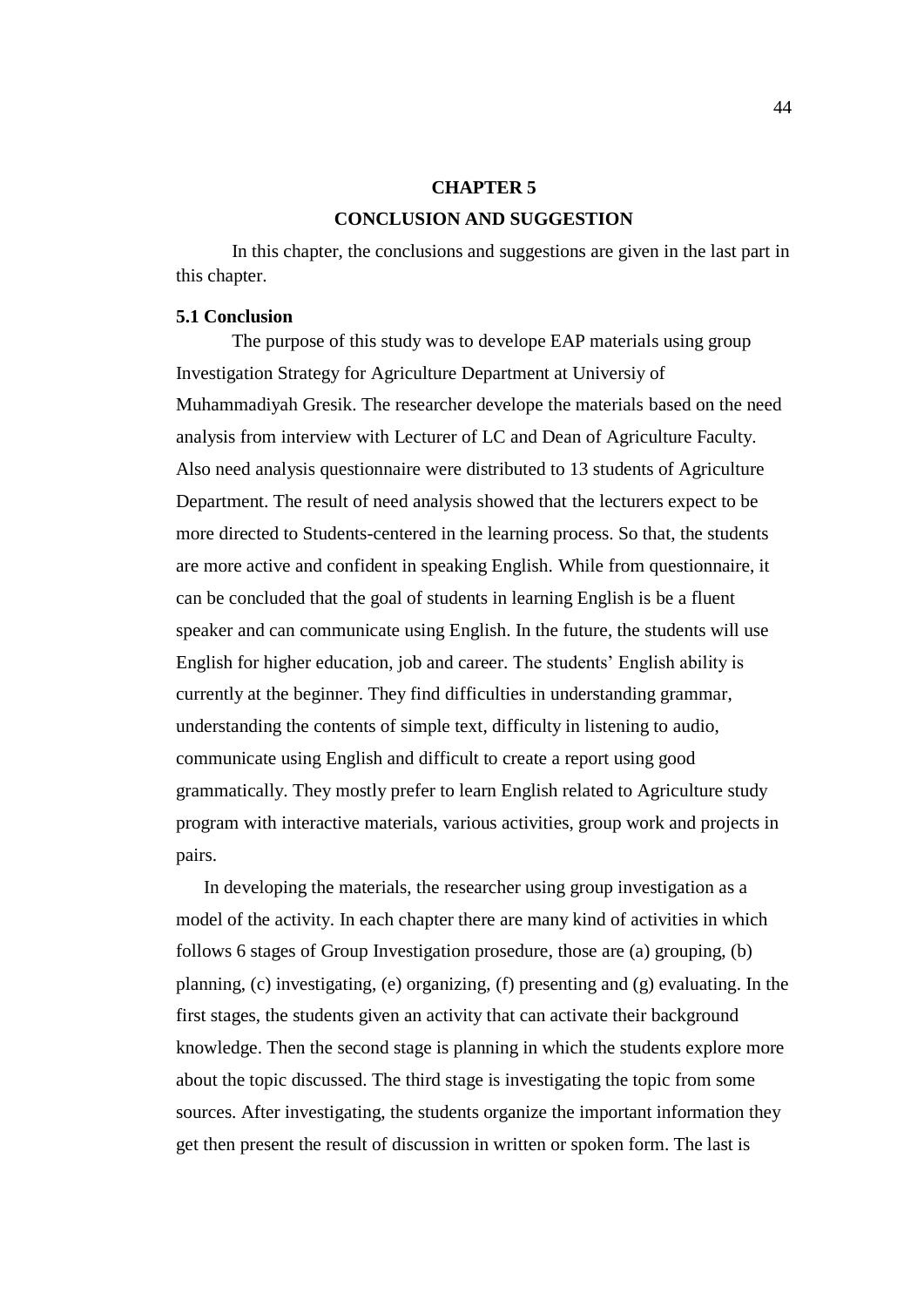evaluating, here the students given questions, conclude and so on to measure their understanding about materials discussed. The developed materials consist of six chapters including four skills that integrated.

After developing the material, the researcher conducted the try out to the 11 participants of Agriculture Department Students. The try out step was done by implementing the materials to the participants directly. The result showed that the students felt that the ESP materials is appropriate with their need and want. Also, the instruction of the materials was clear, good and easy to understand.for the layout and design, the appearance of materials is good and presentable.

The materials that developed by researcher are appropriate and it can be used for the students of Agriculture Department. They need ESP materials that are relevant with Agriculture which is their background of knowledge. The materials including integrated skills with interactive tasks, thus the students can use English both orally and written.

#### **5.2 Suggestion**

For the result of developing materials of this study, the researcher gives suggestion for the students, for future researcher and for the lecturer.

#### **5.2.1 For Students**

Students should be aware of the importance of English in their lives. ESP book development using Group investigation strategy for Agriculture Department is a bridge for students majoring in agriculture to explore further their ability in using English. With group investigation activities in this material, will train students' critical thinking, responsibility in the group and courage in delivering the material. Therefore, Agriculture students should be more active and confident during the ESP learning process.

#### **5.2.2 For Future Researcher**

This research focuses only on book development using group investigation strategy for Agriculture students who attend ESP class at University of Muhammadiyah Gresik. Therefore, other researchers are expected to develop ESP books related to other majors in addition to agriculture as well as providing new